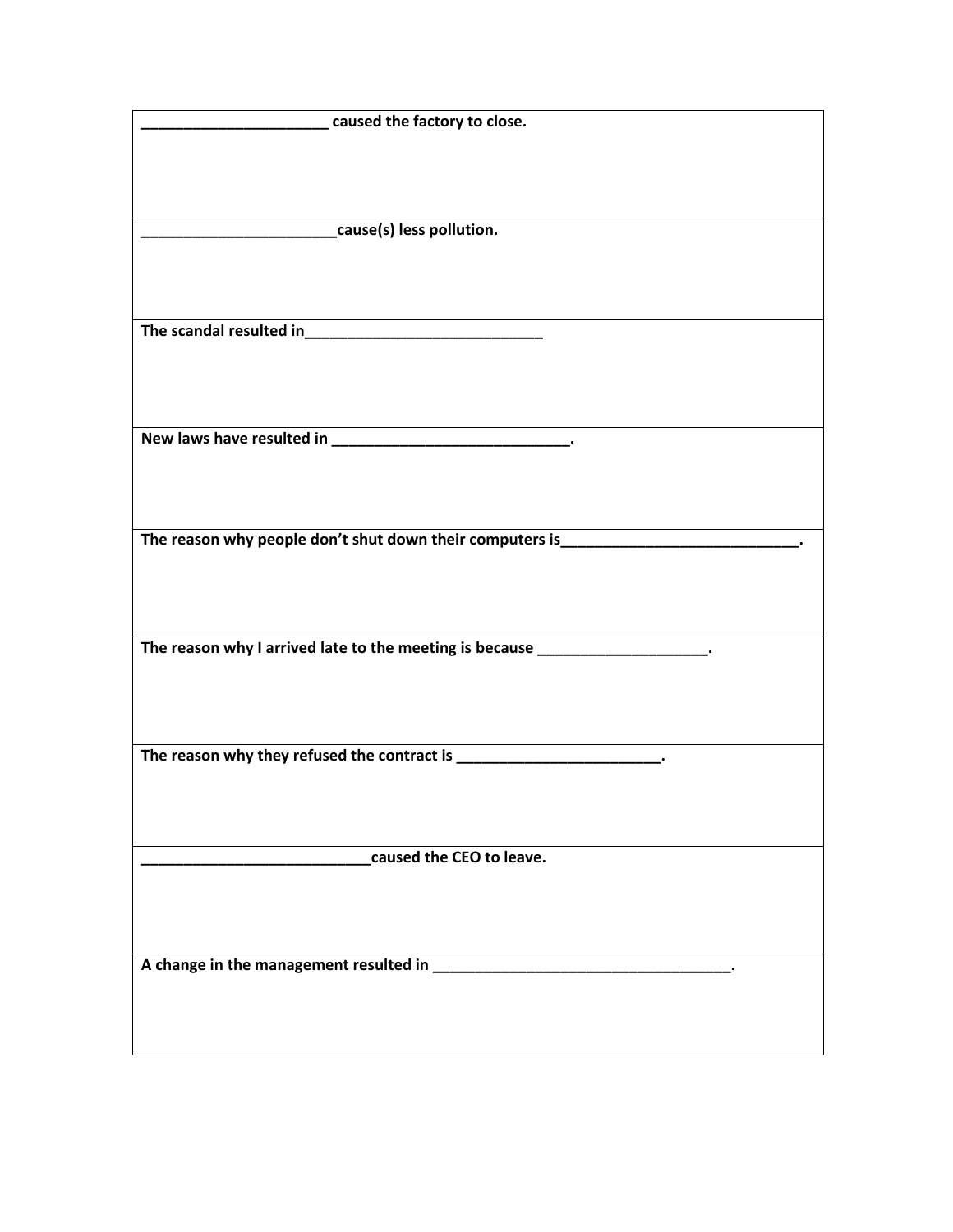| The reason why we needed to reschedule the meeting is because                                             |
|-----------------------------------------------------------------------------------------------------------|
|                                                                                                           |
|                                                                                                           |
|                                                                                                           |
|                                                                                                           |
| caused worry among the staff.                                                                             |
|                                                                                                           |
|                                                                                                           |
| The staff requested more vacation days because _________________________.                                 |
|                                                                                                           |
|                                                                                                           |
|                                                                                                           |
| I decided to find a new job due to the fact that _______________________________.                         |
|                                                                                                           |
|                                                                                                           |
|                                                                                                           |
|                                                                                                           |
|                                                                                                           |
|                                                                                                           |
|                                                                                                           |
|                                                                                                           |
| caused them to lose customers.                                                                            |
|                                                                                                           |
|                                                                                                           |
|                                                                                                           |
|                                                                                                           |
|                                                                                                           |
|                                                                                                           |
|                                                                                                           |
|                                                                                                           |
|                                                                                                           |
|                                                                                                           |
|                                                                                                           |
|                                                                                                           |
|                                                                                                           |
|                                                                                                           |
|                                                                                                           |
|                                                                                                           |
|                                                                                                           |
|                                                                                                           |
|                                                                                                           |
|                                                                                                           |
| we decided expand our business to Europe.<br>Due to<br>They were not successful at the trade fair because |